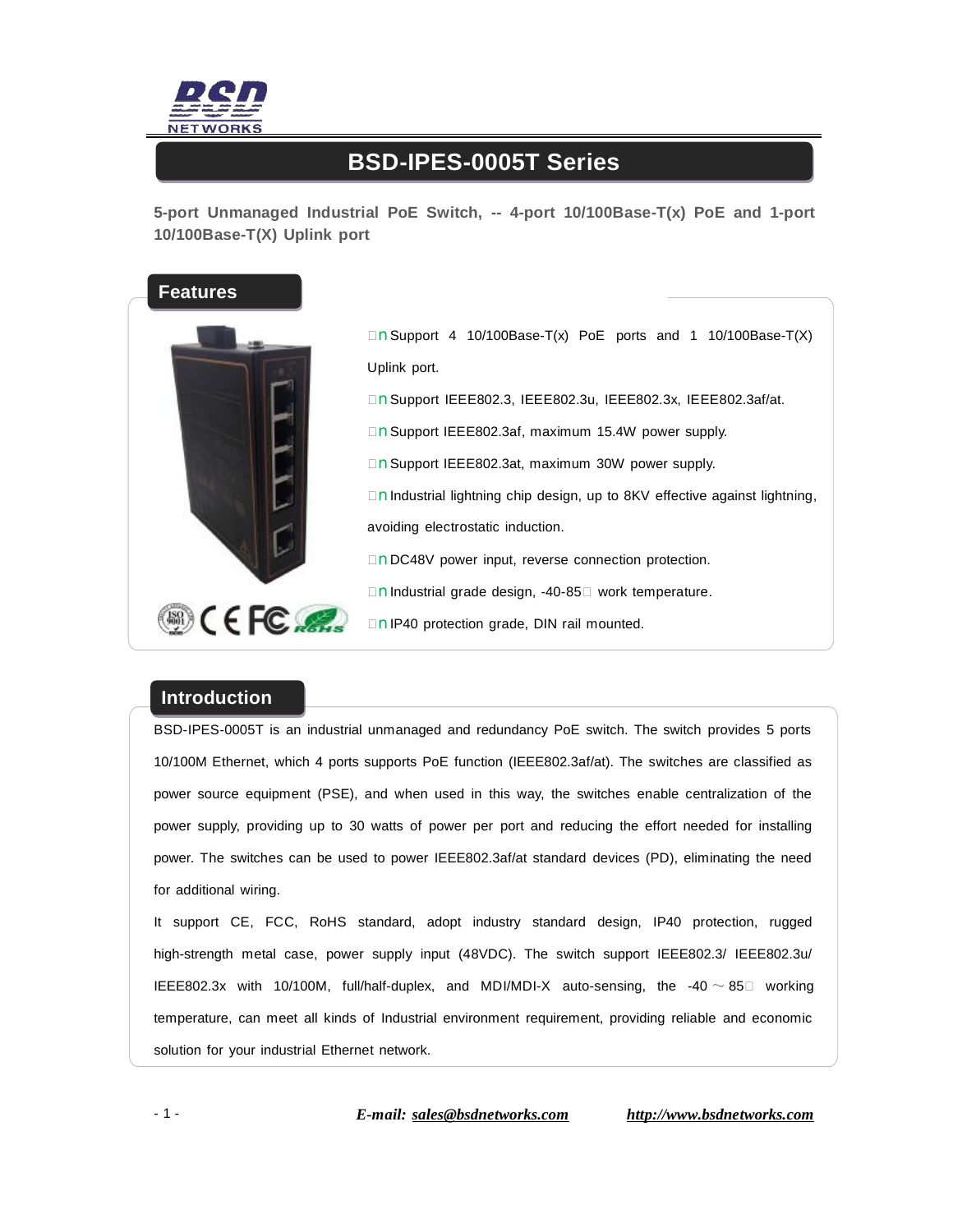

**Specification** 

## **Protocol Standard**  Standard: Support IEEE802.3, IEEE802.3u, IEEE802.3x Flow control: IEEE802.3x flow control, back press flow control PoE Standard: IEEE802.3af/at **Performance**  Forwarding Rate: 0.744Mpps Transmission Mode: Store and Forward Cache Size: 512K System Exchange Bandwidth: 1Gbps MAC: 1K Delay Time: < 3μ s **Ethernet Port** 10Base-T/100Base-TX auto speed control, Half/full duplex and MDI/MDI-X auto detect **PoE** Pin-out: 1/2(+), 3/6(-), IEEE802.3af max 15.4w, IEEE802.3at max 30w. **Indicator**  Power Indicator | P1, P2 Port Indicator | LINK / ACT **Power Supply**  Input Voltage | DC48V (DC10-58V) Connector 6 bit 5.08mm Removable terminal block No-load Consumption <5W Protection Mechanism Overload Protection / Reverse Connection Protection / Redundancy Protection **Mechanical**  Casing: Aluminum-alloy Case IP Grade: IP40 protection Dimension: 118\*92\*30mm( L\*W\*H ) Weight: 600g Installation: DIN-rail mounting, wall mounting **Environmental**  Operating Temperature: -40 to 85°C Storage Temperature: -40 to 85°C Ambient Relative Humidity: 5% to 95% (non-condensing) **Certification** CE, FCC, RoHS **Industry Standards** Safety | UL508 EMI | FCC CFR47 Part 15, EN55022/CISPR22, Class A EMS IEC61000-4-2(ESD) ±8kV(contact), ±15kV(air) IEC61000-4-3(RS) 10V/m(80MHz-2GHz) IEC61000-4-4(EFT) Power Port: ±4kV, Data Port: ±2kV IEC61000-4-5(Surge) Power Port: ±2kV/DM, ±4kV/CM, Data Port: ±2kV IEC61000-4-6(CS) 3V(10kHz-150kHz), 10V(150kHz-80MHz) Machinery IEC60068-2-6 ( Vibration ) IEC60068-2-27 ( Shock ) IEC60068-2-32 ( Free Fall ) **MTBF** >100,000 Hours **Warranty** 5-years